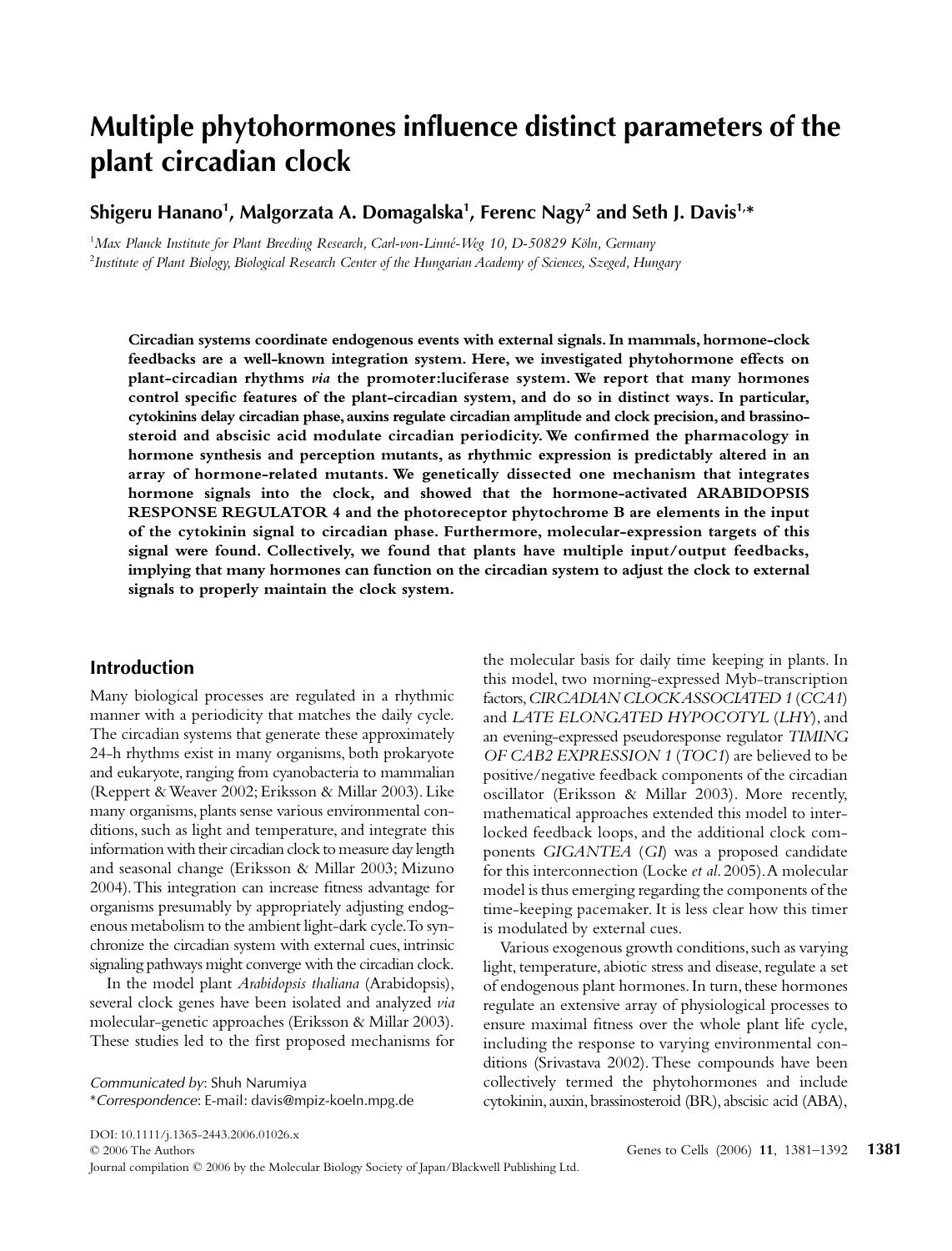gibberellin (GA), ethylene and salicylic acid (SA) (for a review see Srivastava 2002; Bishop & Koncz 2002; Fedoroff 2002; Guo & Ecker 2004; Martínez *et al*. 2004). A single phytohormone can act on a diverse range of biological processes. Moreover, several phytohormones often function with interactive effects. For example, alternation of light signals change the phytohormone levels of cytokinin, auxin, BR, ABA and GA. These changes lead to an altered choice in various developmental decisions. This regulation level functions from seed germination to flowering reproduction. The general notion is that phytohormones are essential for plant to sense their exogenous and endogenous conditions.

As described above, both phytohormones and the clock play important roles in integrating environmental signals and in regulating plant development and metabolism. Reports on connections between these two systems has been limited. For example, it has been reported that the clock modulates ethylene synthesis, and auxin trafficking and responsiveness (Jouve *et al*. 1999; Thain *et al*. 2004). Recently, the phytohormones cytokinin, auxin and ABA have been shown to accumulate in diurnal patterns (Nováková *et al*. 2005). Thus, aspects of phytohormone biology are under clock control. However, systematic descriptions regarding the integration of a hormonal signal into the plant-circadian system have been lacking.

Here, we investigated whether there is a hormone-clock connection in plants, as seen in the pineal hormone melatonin-clock feedback in mammals (Reppert & Weaver 2002). This is noteworthy as phytohormone signaling and the plant circadian system are generally described as distinct pathways (Blázquez *et al*. 2002). In this report, we report that a variety of phytohormones regulate distinct rhythmic parameters of the clock. These defined parameters are periodicity, phase, amplitude and clock precision (Supplementary Fig. S1 provides a brief introduction into the nature of these parameters). We further derive a molecular-genetic model for cytokinin modulation of circadian phase. Collectively, we suggest that daily physiologic responses in plants are balanced with multiple feedbacks contributed to in part by the phytohormones. In contrast to the melatonin-circadian connection present in animal systems, plants have a circadian system unexpectedly coordinated by multiple hormonal feedbacks.

## **Results**

#### **Phytohormones affect various rhythmic parameters**

We directly investigated whether phytohormones regulate the circadian clock in Arabiodopsis. Classical phytohormones were exogenously added in separate experiments to unravel whether any of these compounds influence circadian rhythms, as assayed via the promoter: *luciferase* (*LUC*) system (Eriksson *et al*. 2003; Hall *et al*. 2003). Seedlings harboring a promoter:*LUC* marker were entrained under 12-h light/12-h dark cycles, and then transferred into imaging plates containing growth medium and the test phytohormone. We followed the circadian rhythms of transcription rates from the wellcharacterized marker genes *CHLOROPHYLL A/B-BINDING PROTEIN* (*CAB2*, also termed *LHCB1*\**1*) and *COLD- AND CIRCADIAN-REGULATED 2* (*CCR2*, also termed *AtGRP7*) and the putative coreoscillator gene *CCA1*. These experiments were typically under free-running constant-light conditions (LL) or in constant darkness (DD) (Fig. 1, Supplementary Figs S2–S5) (Eriksson *et al*. 2003; Hall *et al*. 2003). Phytohormone effects on the *CCR2* rhythm under free-running constant light conditions (LL) are illustrated in Fig. 1; constant darkness (DD) and the *CCA1* and *CAB* rhythms are shown in supporting information (Fig. S2–S5).

Bioluminescence rhythms were mathematically surveyed to evaluate the circadian parameters of periodicity, phase, amplitude and precision (Supplementary Fig. S1 schematically illustrates these clock parameters) (Southern & Millar 2005). "Period" was defined as the time required to complete one rhythm cycle (Supplementary Fig. S1B). "Phase" referred to the given point in the cycle where rhythmic features peaked or troughed (indicated at star positions in Supplementary Fig. S1A,C). We typically used peak position as the given phase value. Phase values in reference to circadian period were indicated as the phase of Circadian Time (CT). "Amplitude" was defined as the absolute change, maxima to minima, in the activity rhythm during the cycle. Circadian rhythms have a certain "precision" (Doyle *et al*. 2002), and we defined this trait here as the error evident in a lack of robustness in curve fit. We could find a breakdown in precision being either correlated with a reduction in amplitude (pink line in Supplementary Fig. S1E) or associated with wavering periodicity and a seemingly randomized phase (blue line in Supplementary Fig. S1E). Mathematically, either effect results in an increase in the relative amplitude error (R.A.E). This R.A.E. is the error of a theoretical fit to actual data (a perfect fit, a precise rhythm, was data that absolutely matched a predicted cosine curve:  $R.A.E. = 0$ ). Interestingly, many hormonally induced changes on the circadian system were observed. Cytokinins delayed circadian phase (Fig. 1A,B), auxins regulated clock precision (Fig 1C,D) and brassinosteroid and abscisic acid modulated circadian periodicity (Fig. 1E,F). We summarize below the identified roles of phytohormones in the circadian system.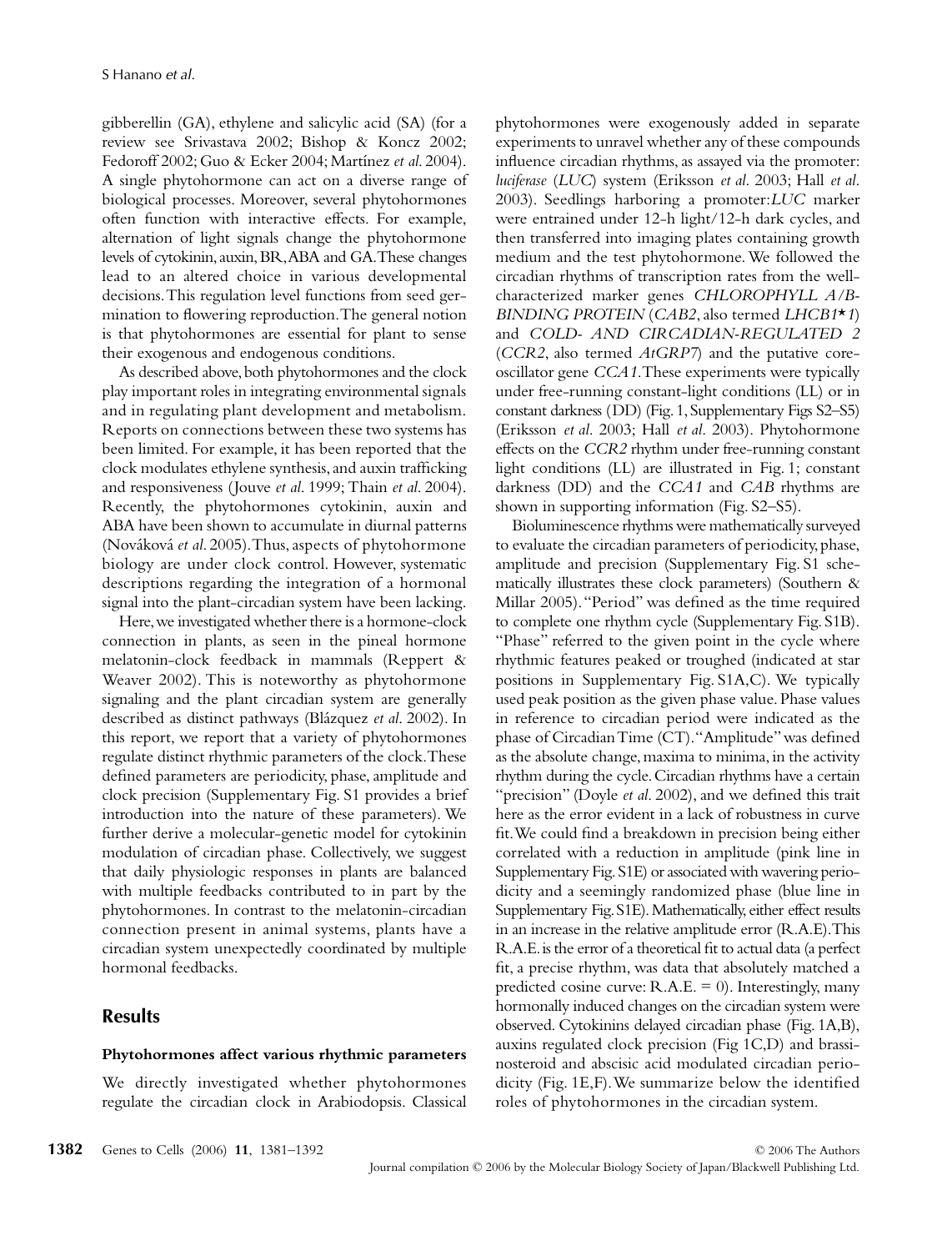

**Figure 1** Phytohormones affect various aspects of the circadian system. Seedlings harboring the *CCR2*:*LUC* reporter gene were transferred into microtiter plates containing 20 µm of the phytohormone indicated. Filled circles, control (0.01% DMSO). (A,B) Cytokinin application. Open squares, BA. (C,D) Auxin application. Open triangles, NAA. (E) Brassinosteroid application. Open squares, hBR. (F) ABA application. Open squares, ABA. The luminescence [counts per second (cps)] was monitored in an imaging system under LL. (A,C,E,F) The data shown represent normalized luminescence (Rel. lum.). The error bars indicate the S.E.M., which is mean of standard error from three experiments, each of which contained more than 36 measurements. (B,D) Mathematical analysis of experiments represented in (A) and (C), respectively. The circadian parameters are calculated from the rhythm traces from between 24 and 90 individual seedlings. (B) The phase angles normalized to a 24-h cycles (CT phase) are plotted with relative amplitude errors (R.A.E.), which indicate the robustness of the rhythms. The lower R.A.E. indicates the evidence of more robust rhythm. The center of circle is high R.A.E. (= 1). (D) Period length from individual seedlings is plotted against R.A.E.

Cytokinin has a defined role in regulating developmental events in plant growth. We tested whether cytokinins modulate clock parameters (Fig. 1A,B; Supplementary Fig. S2). In our observations, the cytokinins 6-benylaminopurine (BA), and trans-zeatin delayed by 0.8–3 h the circadian phase of marker expressions both under LL and in DD (Fig. 1A,B; Supplementary Fig. S2A–F). The effects were more subtle under LL than that seen in DD (e.g. for *CCR2* rhythm with t-zeatin, 01.54 h in DD *vs* 00.86 h under LL). Cytokinin shifted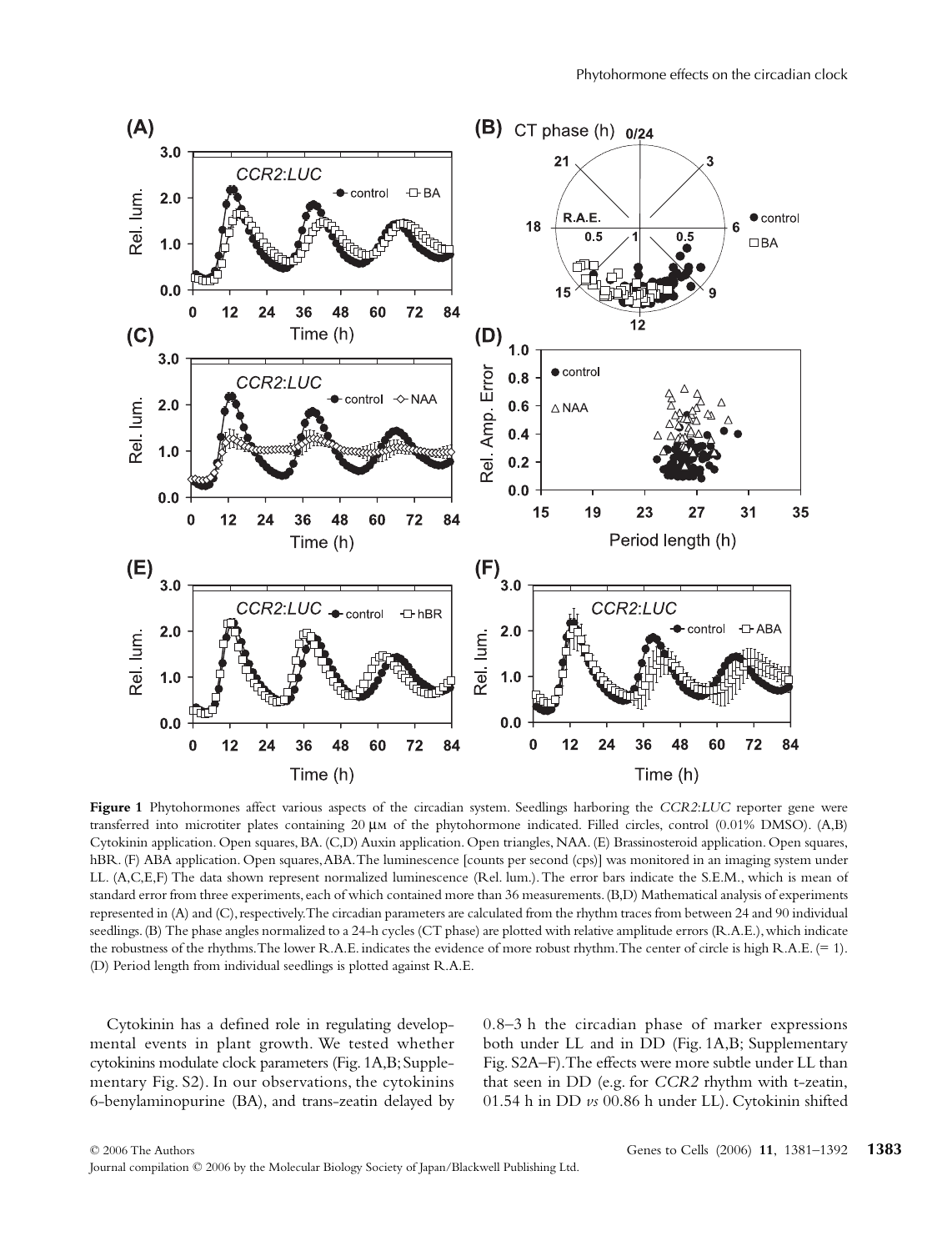both the phase of the first peak of *CCR2* and *CAB2* rhythms and the second peak of *CCA1* in DD (Supplementary Fig. S2B,D,E). The amplitude of gene expression was also altered. Strikingly, overt *CAB2* rhythms were observed in plants in DD that had been exposed to exogenous cytokinin, whereas the *CAB2* rhythm in wild-type plants normally damps in DD;  $R.A.E =$  $0.36 \pm 0.05$  with t-zeatin treatment, whereas R.A.E = 0.64  $\pm 0.03$  without this cytokinin. The variance on periodicity of *CAB2* in DD was significantly smaller with cytokinin treatment than without it, as demonstrated by *F* statistic (*P <* 0.001) (Fig. 5A,B; Supplementary Fig. S2F) (Millar *et al*. 1995). Cytokinin also had subtle effects on periodicity of *CCR2* in DD (*CCR2* in DD: control =  $27.44$  $\pm 00.09$  h; t-zeatin = 26.77  $\pm 00.18$  h) (Fig. 2). Complicated dose–responses of periodicity in response to cytokinin application were observed (Supplementary Fig. S6). Collectively, cytokinin can have tri-functional effects on the circadian system: to shorten periodicity, to delay phase and to support rhythmicity in the dark.

Auxin is a phytohormone that often antagonizes cytokinin function. We thus tested whether auxin also interacts within the circadian system (Fig. 1C,D; Supplementary Fig. S3). The auxins 2,4-dichlorophenoxyacetic acid (2,4-D), and 1-naphthaleneacetic acid (NAA) were found to regulate clock precision under LL (Fig. 1C,D; Supplementary Fig. S3A–D). The effects were observed just before the peak of the *CCR2* rhythm. Mathematical analysis confirmed that rhythms after auxin treatment were significantly less robust than that seen in the control: the R.A.E. was  $0.37 \pm 0.01$  for *CCR2* rhythm with NAA under LL, whereas it was  $0.22 \pm 0.01$  in the control (*P <* 0.001). The NAA effect depended on the ambient light condition, and was not strong in DD; the R.A.E. was  $0.20 \pm 0.01$  with NAA in DD, whereas it was  $0.13 \pm 0.01$  in control ( $P \le 0.001$ ) (Supplementary Fig. S3E–H). Auxin is therefore important for the maintenance and precision of circadian rhythms, especially under LL.

Brassinosteroids (BRs) are known to regulate a diverse array of photomorphogenic behaviors. We investigated whether BRs affect the circadian system (Fig. 1E; Supplementary Fig. S4A–F). As a result of BR homobrassinolide (hBR) application, circadian periodicity was shortened for *CCR2*, *CAB2* and *CCA1* (1.0–2.7 h) rhythms under both LL and in DD (Fig. 2). The effects of hBR appeared stronger in DD than under LL (e.g. for *CCR2* rhythm with hBR, 01.70 h shortened in DD *vs* 01.37 h under LL). Furthermore, as was seen with cytokinin application, robust *CAB2* rhythms were observed in DD in BR-treated plants (Supplementary Fig. S4E,F);  $R.A.E = 0.27 \pm 0.02$  with hBR treatment, but  $R.A.E =$ 



**Figure 2** Various phytohormones affect period length. Mathematical analyses of experiments represented in Fig. 1 and Supplemental Figs S1–S4 were carried out. (A) Period length of *CCR2* rhythms with each hormone indicated under LL and in DD. (B) Period length of *CCA1* rhythms under LL and in DD. (C) Period length of *CAB* rhythms under LL. In DD, the *CAB* rhythms were damped. The error bars indicate the S.E.M.  $*P < 0.005$ .

 $0.58 \pm 0.04$  without BR application. The variance on periodicity of *CAB2* in DD was significantly lower after BR treatment than without it, as demonstrated by an *F* statistic (*P <* 0.001). Thus, BRs play an important role in promoting periodicity.

ABA controls a diverse range of biological processes from seed dormancy to senescence, and often is a responder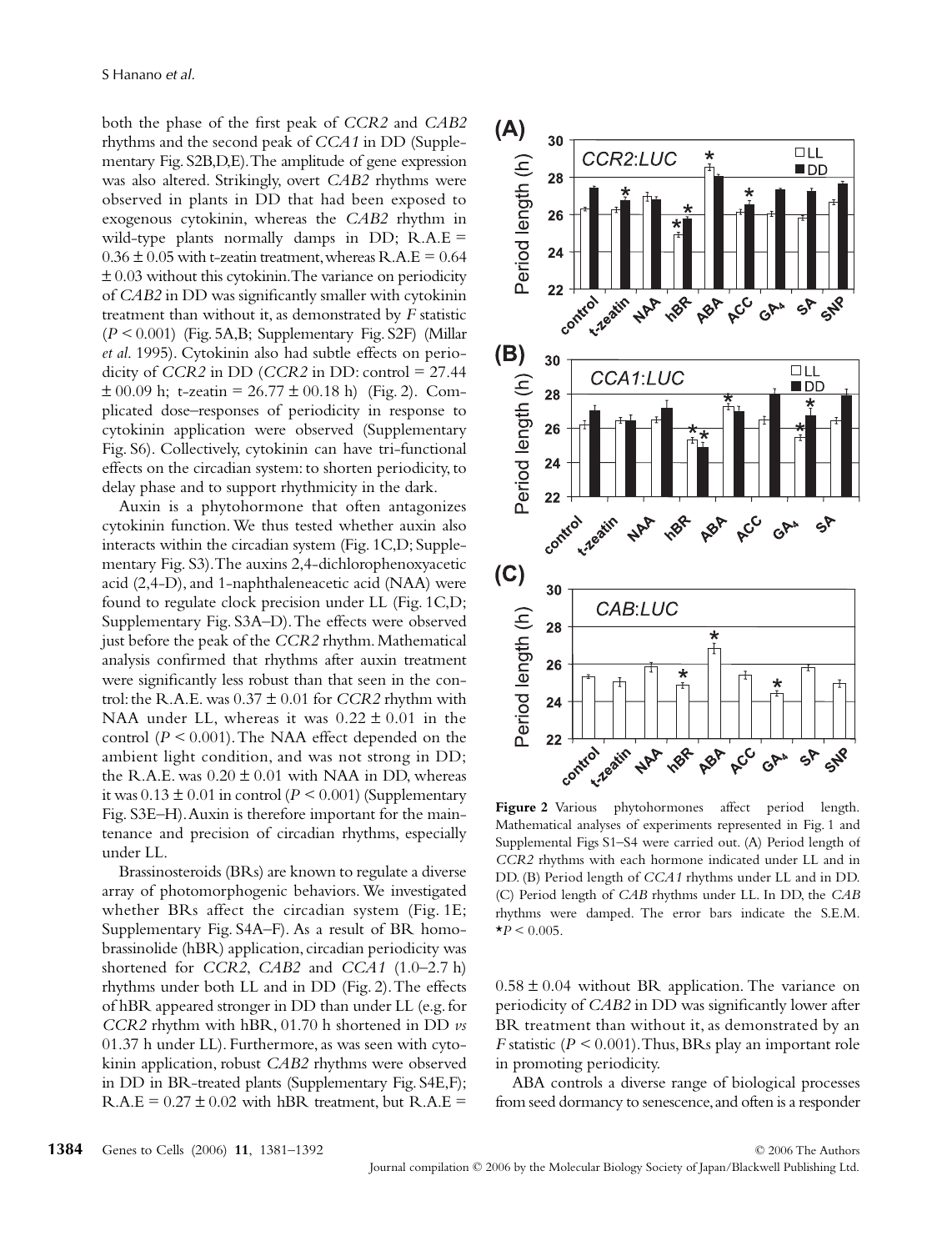to various stresses such as drought, salinity, cold and biotic stress. We therefore wondered if ABA would also integrate external signals to the circadian system (Fig. 1F; Supplementary Fig. S5). With regard to the clock, ABA application lengthened circadian periodicity under LL (e.g. the *CCR2* rhythm was a 2.2 h longer period than the control) (Fig. 2). Though, the ABA effect on periodicity was not significant in DD;  $P = 0.03$ and 0.1 for *CCR2* and *CCA1* in DD, respectively (Fig. 2). Thus, ABA lengthens the circadian periodicity, and the effect appears to be light dependent.

Gibberellins (GA) and ethylene are often known as a component of light signals. We therefore test applied GA and ethylene to the circadian system. Gibberellin A4 (GA4) did not noticeably affect *CCR2* expression rhythm; however, GA<sub>4</sub> shortened the period length and increased the amplitude of *CAB* and *CCA1* rhythms (Fig. 2). The effect of  $GA_4$  is subtle and depends on the output measured. When we applied the ethylene-synthesis precursor, 1-aminocyclopropane-1-carboxylicacid (ACC) and looked for responses on the circadian system, we found modestly shortened periodicity (0.9 h) of *CCR2* rhythm, but only in DD (Fig. 2). Furthermore, we found no significant effects on the other markers measured. Thus, GA and ethylene had subtle effects on the circadian system, but the effects depend on the output measured.

The circadian system influences photoperiodic flowering induction (Hayama & Coupland 2004). Recently, the phytohormones salicylic acid (SA) and nitric oxide (NO) were reported to modulate this transition from vegetate stage to reproduction (Martínez *et al*. 2004; He *et al*. 2004). This knowledge led us to test whether these compounds also modulate circadian parameters. We tested circadian effects in response to treatment with either SA or sodium nitroprusside (SNP), a donor for NO. These compounds in our experiments did not significantly influence circadian parameters (Fig. 2). We conclude that SA and NO are not phytohormones in the tuning of the circadian system.

Auxin affects circadian precision, as described above. Further, auxin is structurally similar to the pineal hormone melatonin, as both are indolamines (Kolár & Machácková 2005). To exclude the possibility that auxin structurally mimics a melatonin-like reaction, we also tested the consequence of melatonin addition on the plant-circadian system. Here we found no significant plant responses for any circadian parameters (data not shown). This confirms other's findings that melatonin is not a circadian-acting hormone in plants (Kolár & Machácková 2005).

In summary, the phytohormones described here pharmacologically affect the circadian system in distinct ways and change the rhythmic expression of marker genes, including one of the core oscillator genes *CCA1*.

## **Many phytohormone mutants exhibit aberrant clock phenotype**

To confirm the above hormone pharmacology, we assayed rhythmic expression in hormone synthesis and perception mutants that harbor an introduced *CCR2*:*LUC* reporter; tested lines included *cytokinin hypersensitive* (*ckh1*), *constitutive and photomorphogenesis and dwarfism* (*cpd*), and *ABA-deficient 2* (*aba2*) (Fig. 3) (Kubo & Kakimoto 2000; Bishop & Koncz 2002; Fedoroff 2002). The *ckh1* mutant exhibited a short-period phenotype in DD (Fig. 3A). The *cpd* mutation displayed a 3 h long-period phenotype under LL (Fig. 3A). The *aba2* mutant exhibited the predicted shortening-period phenotype in DD (01.55 h in DD) (Fig. 3B).

Pharmacologic effects of ethylene were subtle, as described above. However, the ethylene signal is reported to converse with a cytokinin signal *via ARR2* (Hass *et al*. 2004). Thus, we also assayed *CCR2* rhythms in the ethylene mutants *ethylene receptor 1* (*etr1*), *ethylene insensitive 4* (*ein4*), and *ethylene insensitive 5* (*ein5*) (Guo & Ecker 2004). These ethylene mutants had altered circadian phase or periodicity, depending on the light conditions (Fig. 3B,C). *etr1* had a shortened-period (2 h) and a late-phase phenotype in DD (1.5 h), and *ein4* had a lengthened-period phenotype under LL (1.5 h). *ein5* exhibited a late-phase phenotype in DD (2.5 h) and had a long-period phenotype under LL (2 h).

Collectively, we found that many of the hormone mutants tested exhibited predictable clock phenotypes. A variety of ethylene mutants also exhibited conditional phenotypes in a light-dependent manner, and these phenotypes simulated cytokinin changes. We confirmed the pharmacology with these genetic data that phytohormone signals indeed modulate various parameters of the circadian clock.

#### **Integration of a hormone cytokinin to the clock**

To genetically define a mechanism for one of the hormone-clock integrations, we focused on the cytokinin signal. In plants, light inputs shorten period length and mutations in photoreceptors alter circadian rhythms (Millar *et al.* 1995; Somers *et al.* 1998; Salomé *et al.* 2002). Recently, the cytokinin-activated ARABIDOPSIS RESPONSE REGULATOR 4 (ARR4) has been reported to modulate phytochrome B (phyB)-mediated red-light signaling (Sweere *et al.* 2001; To *et al.* 2004) (Fig. 7B). The *phyB* mutant has a short-period phenotype under LL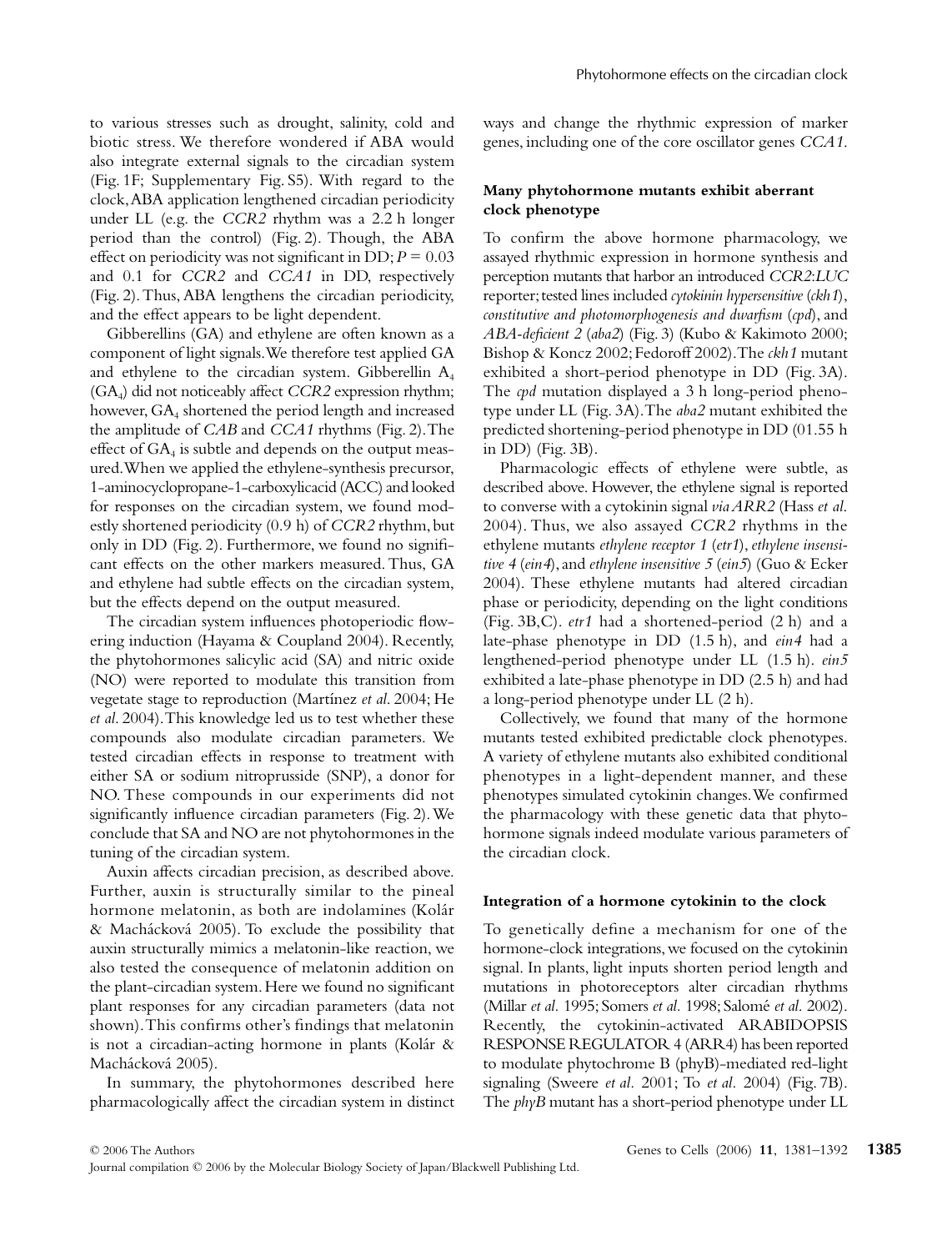

**Figure 3** *CCR2*:*LUC* rhythms in phytohormone mutants. Phytohormone mutants harboring *CCR2*:*LUC* were transferred to LL or DD, and assayed. The period length and CT phase was estimated from 24 to 48 plants. (A) Period length of *CCR2* rhythms in *ckh1* mutants [Landsberg *erecta* (L*er*) background] and *cpd* (originally L*er* background crossed to Ws *CCR2*:*LUC* line 3 times; segregated wild-type plant *CPD* was indicated as a background) under LL and in DD. (B) Period length of *CCR2* rhythms in *aba2*, *etr1*, *ein4* and *ein5* mutants (Columbia background) under LL and in DD. (C) CT phase of *CCR2* rhythms in *ethylene* mutants under LL and in DD.  $\bullet$  control;  $\Box$  $etr1$ ;  $\odot$   $ein4$ ;  $\odot$   $ein5$ . The error bars indicate the S.E.M.  $\star$ *P* < 0.005. Note that period phenotype affects the CT phase. Thus, the phase phenotypes of *ein4* and *ein5* under LL and of *etr1* in DD (*P <* 0.05) represented the period changes.



**Figure 4** Cytokinin affects phase peak positions through ARR4 and phyB under constant red light (RR). phyB, ARR4-ox, and ARR4-ox phyB plants harboring *CCR2*:*LUC* grown on LD cycles were transferred to constant red light (RR) and assayed on the plates with or without cytokinin t-zeatin (Supplementary Fig. S5). The first peak positions were collected from control (Ws), *ARR4*-ox, *phyB*, and *ARR4*-ox *phyB*. ● without cytokinin treatment;  $\square$  with cytokinin. The error bars indicate the S.E.M. \**P* < 0.005 for the comparisons of with and without treatment.

and in DD, a long-period phenotype under continuous red (RR), and an out of phase phenotype with the rhythms of leaf movement (Somers *et al.* 1998; Salomé *et al.* 2002). Therefore, if *ARR4* and *phyB* contribute to the hormonal integration within the circadian system, the clock sensitivity to cytokinin should be altered in *ARR4* over-producing plants (*ARR4*-ox) and in *phyB* mutants. To test our hypothesis, we generated *ARR4*-ox lines, harboring the *CCR2*:*LUC* transgene and assayed cytokinin responses of clock parameters under constant red light (RR) (Fig. 4, Supplementary Fig. S7). Before cytokinin application, we found no strong differences between control and *ARR4*-ox lines with regard to phase positions. After cytokinin application, the *ARR4* ox plants exhibited an ∼4 h delayed-peak phenotype under RR, whereas wild-type delayed the peak by only 2 h (Fig. 4C). Thus, *ARR4*-ox lines are hypersensitive to a cytokinin input towards circadian phase. We also investigated cytokinin effects on *CCR2* and *CAB* rhythms in the *phyB* mutant (Figs 4 and 5). No significant change was detected in the peak position of the *CCR2* rhythm in the *phyB* mutant after cytokinin application (Fig. 4). Furthermore, *phyB* failed to recover clock precision of the *CAB* rhythm in DD after cytokinin application (Fig. 5A,C); R.A.E. =  $0.36 \pm 0.05$  in control with t-zeatin treatment, whereas  $R.A.E. = 0.67$ ± 0.05 in *phyB* with cytokinin treatment: the variance of period in *phyB* was not significantly different upon cytokinin treatment, as demonstrated by *F* statistic ( $P = 0.37$ ;  $P \leq 0.001$  in wild-type). Thus, the *phyB* mutant is resistant to cytokinin inputs. Furthermore, we assayed *CCR2* rhythms in plants altered for both *ARR4*-ox and *phyB*.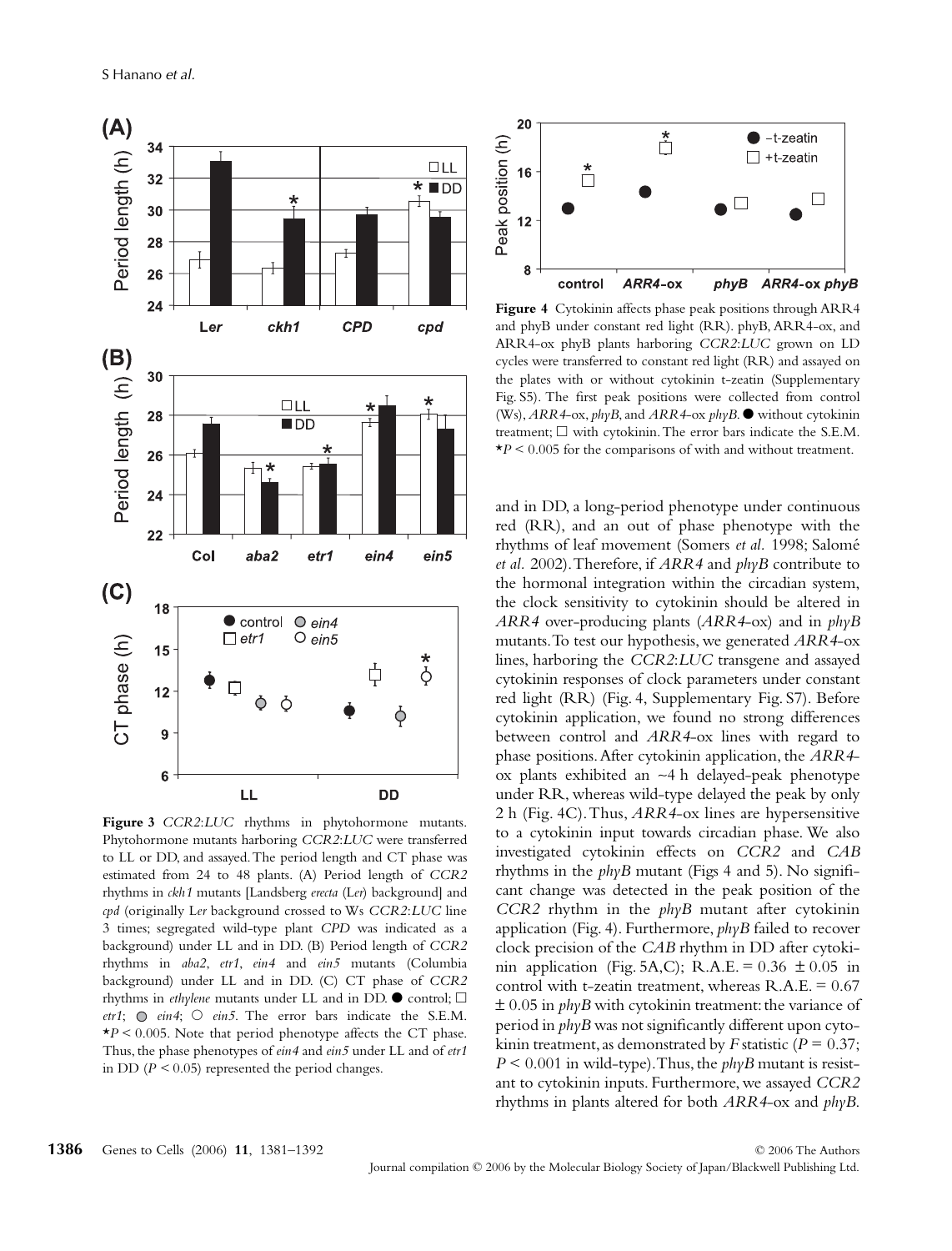

**Figure 5** *phyB* lack the ability to recover robust *CAB* rhythm in constant darkness (DD). (A) *CAB* rhythms were measured in DD with or without cytokinin t-zeatin in wild-type (Ws) plants and *phyB* mutant. (B) Circadian precision of *CAB* rhythm with cytokinin application in wild-type plants. Circadian parameters of *CAB*:*LUC* were calculated from the data (A). Relative amplitude error (R.A.E.) was plotted against period length from more than 24 seedlings. Some of the plots are out of range, indicating no detectable rhythmicity. As *CAB* rhythms normally damps in DD, this data set cannot be "fit" to a cosine curve. Therefore, high R.A.E. is represented on the data from wild type. However, the data on cytokinin t-zeatin treatment represent lower R.A.E. with the condensed period length, suggesting increased levels of cytokinin produce robust rhythms. (C) Circadian precision of *CAB* rhythm with cytokinin application in *phyB*. Period lengths

This double "mutant" had a phenotype similar to the *phyB* single mutant (Fig. 4; Supplementary Fig. S7). Mathematical analyses confirmed that, in addition to peak-position changes, the CT phase delay was cytokinin dependent: the CT phase delays were 01.43 h in control, 02.35 h in *ARR4*-ox, and were not significant in *phyB* or *ARR4*-ox *phyB*. *phyB* is thus epistatic to *ARR4* mediated cytokinin input to circadian phase. With regard to the phase of circadian rhythm, it is clear that *ARR4* ox exhibited a cytokinin hypersensitive phenotype and the *phyB* mutation eliminated this sensitivity.

To dissect the molecular link between hormonal signal and the circadian system, we analyzed transient induction of expression of the clock-associated genes *CCA1*, *TOC1* and *GI*. Wild-type plants were treated with the indicated phytohormones for 1 h during either the morning or the evening, and these samples were then harvested for RNA isolation and expression analyses. In these analyses, phytohormone applications resulted in significant expression changes (Fig. 6). Cytokinin t-zeatin application induced *TOC1* and *GI* in the morning, and *CCA1* in the evening. After auxin NAA application, *CCA1* were repressed in the morning. ABA reduced *CCA1* gene expression. Thus, phytohormones rapidly lead to a change in clock gene expression, and altered the balance of clock components.

### **Discussion**

We provide here evidence of a reciprocal interaction between hormone signaling and the circadian clock: hormone synthesis is circadian-regulated (Jouve *et al*. 1999; Thain *et al*. 2004; Nováková *et al*. 2005), and many phytohormones control various clock parameters (Fig. 7A). Circadian and/or diurnal changes of the phytohormone cytokinin, auxin, ABA, and ethylene, have been previously reported (Thain *et al*. 2004; Nováková *et al*. 2005). In direct hormone measurements, it was reported that cytokinin and auxin accumulation and ethylene release oscillate with a peak in the middle of day, and that ABA increases after dusk (Nováková *et al*. 2005). Here we found that BR and ABA function specifically on periodicity, that cytokinin acts modestly on periodicity and strongly on phase, and that the action of auxin controls amplitude and clock-precision (Fig. 7A).

are plotted against R.A.E. from individual seedlings. A total of 72 *phyB* mutants were analyzed. Rhythmicity in wild-type was recovered after the cytokinin application  $(R.A.E. \le 0.6)$ , whereas for this circadian parameter, most of the *phyB* mutants were out of the range of detection (90%  $\geq$  0.6, 70%  $>$  1.0). This indicated that phyB was arrhythmic in DD, with or without cytokinin.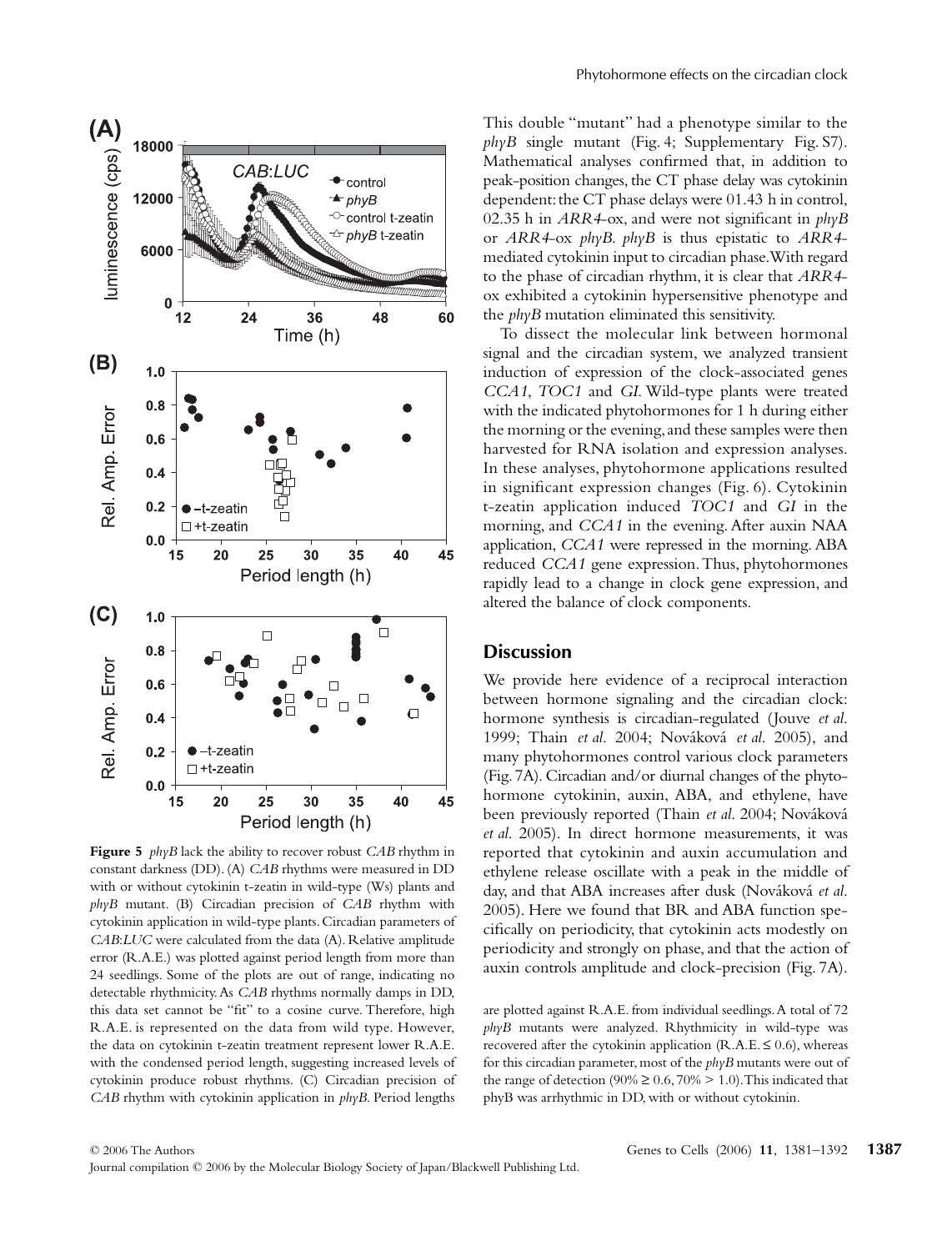

**Figure 6** Phytohormones regulate mRNA accumulation of clock component genes. Seedlings treated with phytohormones for 1-h at specific phases of the day were harvested. Total RNA was the substrate for RT-PCR against the coding regions of the core-clock genes *CCA1*, *GI*, and *TOC1*, and as a control, *UBQ10*. Results are presented as proportion against the medium value after normalization with respect to poly ubiqitin (*UBQ10*).

Thus, we closed the hormone-clock interconnectivity loop in plants by reporting the discovery that many phytohormones alter the circadian parameters of periodicity, phase, amplitude, and precision.

In several animal systems, classes of hormones that are rhythmically secreted from the suprachiasmatic nuclei (SCN) affect the circadian system to organize their oscillations with the various cells (Reppert & Weaver 2002). However, in contrast to the SCN seen in animal systems, there is no evidence for such a pacemaker or a master clock tissue in plants. Further, the rhythms of one plant organ have been reported to be independent from others, suggesting that the plant circadian clock is coupled more



**Figure 7** Hormone-input models. (A) Summary for phytohormone effects on the circadian system. Cytokinin delays phase, auxin maintains precision and regulates amplitude, BR promotes periodicity, and ABA represses periodicity. (B) A model for the integration of the cytokinin signal to the clock. Cytokinin activates *ARR4*. When ARR4 is over-expressed, dark-conversion of phyB *Pfr*-active form is inhibited and the *Pfr*-active form extends the time light signal enter the clock.

weakly than that of animal systems (Thain *et al*. 2000, 2002). These "uncoupled" clocks could be coupled through hormonal mediation, as phytohormones are trafficked molecules throughout the plant. This could suggest that hormone-clock connections function not only to synchronize oscillators in different tissues, but also functions to integrate external signals ensuring robust maintenance of the clock thought the whole organism. Remarkably, phytohormones can influence each other, and sometimes antagonize each other's function in plant development (Bishop & Koncz 2002; Fedoroff 2002; Srivastava 2002; Guo & Ecker 2004; Martínez *et al*. 2004). These actions are differential and cannot solely be *via* light signaling.

In our observation, cytokinin mediates circadian parameters *via* light signaling through ARR4 and phyB. Based on our results, we propose a genetic mechanism that describes the cytokinin-input to the clock (Fig. 7B): (i) cytokinin activates *ARR4* (and perhaps, other response regulators), (ii) ARR4 alters phyB *Pfr*-stability, which is required for phyB-mediated light signaling (Sweere *et al*. 2001) and (iii) activated phyB changes the gene expression of the core-clock genes in a phase-dependent manner. A further effect of cytokinin on periodicity and phase responses were recently described (Salomé *et al*. 2006). In our observations, cytokinin alters phase more dominantly over periodicity. Perhaps, the high concentration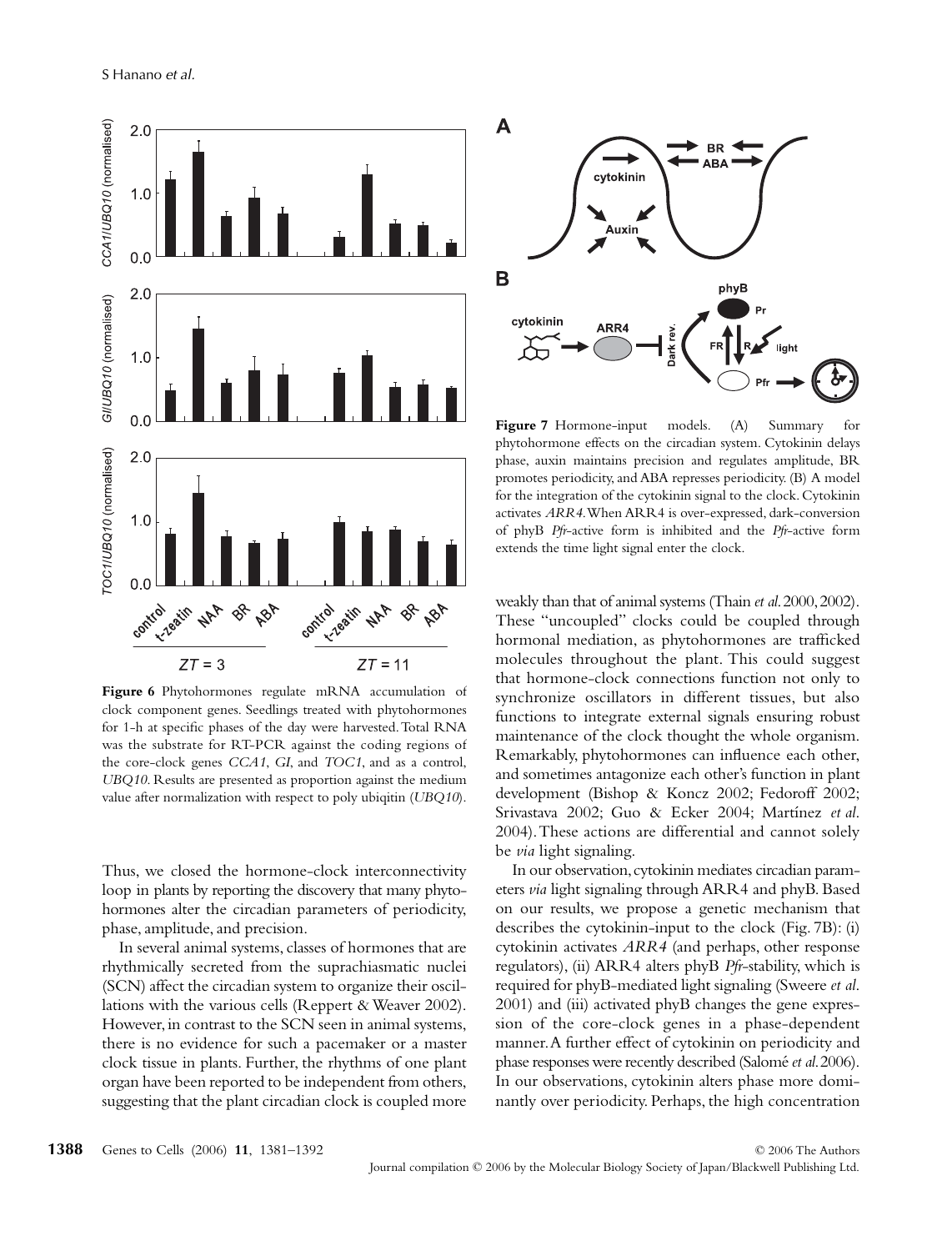of cytokinin used in the Salomé *et al*. (2006) report continuously delayed phase, and this manifested as lengthened-periodicity. This is exactly what we found in our detailed dose–response analysis (Supplementary Fig. S6). Similar complex cytokinin responses have been genetically observed (Smalle *et al*. 2002). Furthermore, the *arr4* loss-of-function mutant was described as a longperiod mutant only in the context of an *arr3* mutation; however, over-expression of *ARRs* did not affect circadian rhythms in the previous report (Salomé *et al*. 2006). In our experiments, consistent with the report by Salomé *et al*. (2006), we found no strong changes of circadian parameters in *ARR4*-ox lines that were not treated with cytokinin, *ARR4*-ox plants exhibit delayed-phase phenotype only upon cytokinin treatment. A percieved inconsistency between the phenotype of the *arr4* lossof-function mutant and the over-expression lines has also been reported in light-related growth (Sweere *et al*. 2001; To *et al*. 2004). Moreover, we noticed a naturalvariation difference of ecotypes used between our study and that of Salomé *et al*. (2006). In particular, the Col-0 ecotype used by Salomé *et al*. (2006) has an atypical response to the Ws ecotype used in our study (data not shown) These natural-variation differences are currently not understood. Additionally, we also report cytokinininduced expression of the clock genes *CCA1*, *GI* and *TOC1*. It has been reported that other pseudoresponse regulator genes, *PRR9* and *PRR5*, were also regulated by the hormone cytokinin (Brenner *et al*. 2005). These genes also play roles for circadian system and red light response (Eriksson *et al*. 2003; Mizuno 2004).

Auxin application eventually breaks clock precision under LL. To our knowledge, this is the first finding of phytohormone that disrupts circadian oscillation. Similar effects on clock precision have been observed in the circadian-gating mutants *elf3* and *elf4* (McWatters *et al*. 2000; Doyle *et al*. 2002). Auxin thus phenocopies the lack of precise and circadian maintenance seen in these gating mutants. Interestingly, auxin application in the morning repressed *CCA1* gene expression, a molecular phenotype seen in *elf3* and *elf4*. It is plausible that auxin modulates the circadian-gating mechanism.

Here, we showed that BR shortened clock periodicity on *CCR2*, *CCA1*, and *CAB* rhythms, and the BR-defect *cpd* mutants exhibited lengthened-period phenotype on *CCR2* rhythms. Curiously, another BR-deficient mutant *det2* was reported to shorten the period of *CAB* rhythm in DD (Millar *et al*. 1995). We confirmed this short-period phenotype in *cpd* harboring the *CAB*:*LUC* marker (data not shown). Moreover, though cytokinin antagonizes the BR function in hypocotyl elongation, both phytohormones mimic light signals in distinct but not opposite way with regard to the clock. Our findings imply new interactions among the hormone signaling. Thus, BRs indeed play an important role in clock periodicity, but understanding the detailed functions remains.

In classical studies, ABA application was reported to decrease circadian amplitude and to change phase, but not to alter the circadian periodicity in the leaf movement rhythm in *Oxalis regnellii* (Skrove *et al*. 1982). Here, in our precise molecular analysis, we found that ABA clearly lengthens periodicity. In the ABA treatment of leaf movement rhythms in *Oxalis regnelli*, the decreased amplitude might have masked periodicity changes. Another point of interest is the currently unclear mechanism by which ABA regulates circadian periodicity. Aspects of this mechanism might include the ABA signaling factor ABI3. It was previously shown to bind to the clock component TOC1 (Kurup *et al*. 2000). It is interesting that ABA reduced *CCA1* mRNA. The interaction between ABA signal and ABI3–TOC1 interactions would be worthy of investigation.

Previous studies reported that ethylene does not affect circadian parameters, even though ethylene levels are rhythmic (Thain *et al*. 2004). Although these studies were clearly confirmed in our experiments, we did find that mutations altering ethylene synthesis and signaling can exhibit aberrant, albeit conditional, clock phenotypes. The phenotype of ethylene signaling mutants could exhibit cytokinin-like phenotypes. We conclude that, although ethylene itself is not a key compound for regulation of the circadian system, ethylene signaling can influence circadian processes.

It is notable that not all phytohormones have strong input responses to the clock. This supports the notion that different hormone-signaling pathways have alternative inputs to circadian parameters. For example, both GA treatments and an analysis of *ga1* mutation did not reveal a strong effect of GA on the circadian system. This is in contrast with the genetic work on the *SPY* locus, a negative regulator of GA signaling. The *spy* mutant was previously shown to have a lengthen-periodicity phenotype (Tseng *et al*. 2004). These differences highlight overlapping and convergent phytohormone signals on the circadian system, as seen in the cytokinin-ethylene connection (Hass *et al*. 2004). GA signaling may have more than two pathways, and some of these pathways may mask the *SPY* effect. Alternatively, *SPY* might be a pleiotropic clock regulator and its effect on the clock is independent of GA action. With regard to hormones without an apparent clock-response, both SA and NO belong to this category. This is of interest, as these hormones regulate flowering time in Arabidopsis (He *et al*. 2004; Martínez *et al*. 2004). Perhaps, the SA and NO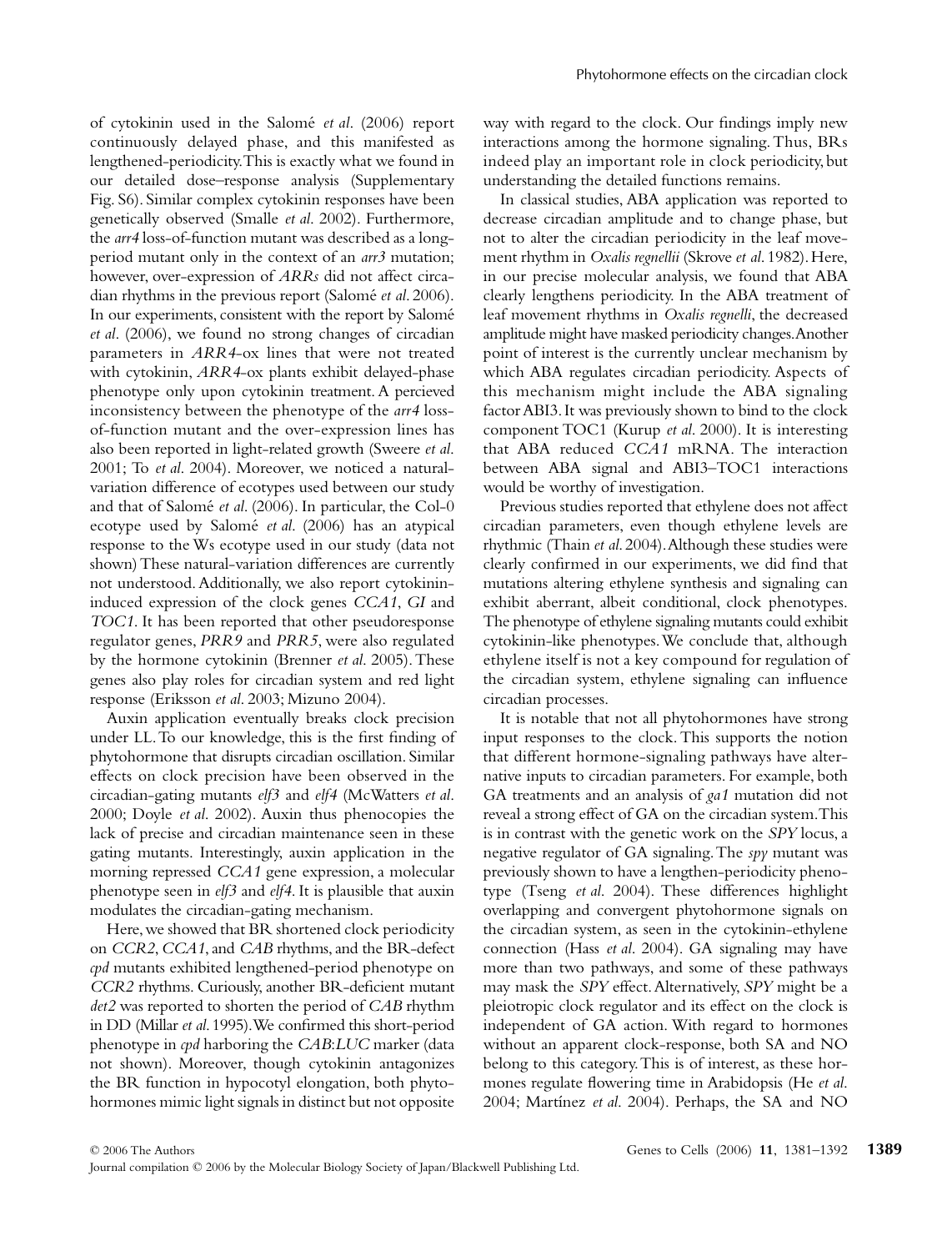effects on flowering time are independent of the circadian system. In addition, application of the mammalian clock-related hormone melatonin caused no significant changes in circadian parameters. Plants thus integrate external hormonal signals to the clock in a different fashion (and use different hormones).

Unexpectedly, we found that many phytohormones control various aspects of the plant circadian system. The clock system is doubtless balanced amongst these hormones, whose levels change in response to altering environmental conditions (Srivastava 2002). Furthermore, in addition to the pseudo-response regulator TOC1/PRR family (Mizuno 2004), an authentic response regulator(s) is also an element in the circadian system. The twocomponent system of plants might be one of the integrators that connects environmental signals to the circadian clock. Collectively, when compared to the clock systems of cyanobacteria, fungi and animals, plants appear to have a flexible clock system(s), fine-tuned by multiple hormonal feedbacks. This is an assistant of clock flexibility to coordinate plant development and metabolism with ever changing environmental conditions. It will be of great interest to see how widely these fine-tuning mechanisms and multiple feedbacks are conserved among other organisms.

## **Experimental procedures**

#### **Plant materials and chemicals**

All experiments were carried out in *Arabidopsis thaliana* ecotype *Wassilewskija* (Ws), except for the mutant tests and their respective wild-type backgrounds. Most mutant seed was provided by the Arabidopsis Biological Resource Center (ABRC, USA) and the Nottingham Arabidopsis Stock Center (NASC, UK). *phyB-464–19* is in the Ws background (Reed *et al*. 1993), *Agrobacterium tumefaciens* and transgenic plants harboring promoter; *luciferase* (*LUC*) constructs were kindly provided by Prof Andrew Millar (University of Warwick, UK). The *luciferase* constructs reporting *CCR2* rhythms were introduced into various mutants by fertilization. *cpd* mutants in L*er* background were crossed to Ws plants harboring *CCR2*:*LUC* reporter genes 3 times. To generate *ARR4*-ox constructs, the *ARR4* coding region was amplified by polymerase chain reaction (PCR), using the primer sequences 5′-GGGG-*att*B1- CTATGGCCAGAGACGGTGGTG-3′ and 5′-GGGG-*att*B2- CTAATCTAATCCGGGACTCCTCA-3′, and this was subcloned into pDONR207 (Invitrogen, Karlsruhe, Germany). The *ARR4* coding region in pDONR207 was transferred into the pJAN33 vector, kindly provided by Dr Marc Jacoby and Prof Bernd Weisshaar (MPIZ, Germany). The pJAN33 vector harbors the CaMV 35S promoter to drive in plants high-level expression of the introduced gene. The *ARR4*-ox construct was introduced into *Arabidopsis* harboring the *CCR2*:*LUC* reporter transgene by the floral-dip method (Clough & Bent 1998). *ARR4* transcript elevation was confirmed by RT-PCR analysis of the *ARR4* mRNA in these over-expression lines (data not shown). The *ARR4*-ox plant harboring *CCR2*:*LUC* reporter transgene was crossed with the *phyB* mutant to generate the double "mutant" of this genotype. All chemicals and phytohormones were purchased from Sigma (Germany), except for homobrassinolide (Rose Scientific Ltd. Canada). Most hormones were dissolved into a stock solution using a dimethyl sulfoxide (DMSO) solvent.

#### **Luminescence assays**

Prior to measurements, seedlings were entrained at 22 °C under 12 h white light/12 h dark cycles (LD) while growing on Murashige-Skoog (MS) 3% sucrose−1% agar plates (pH 5.7) without phytohormone under cool-white light, 10 µmol m<sup>−</sup><sup>2</sup> s<sup>−</sup><sup>1</sup> for 7 days. Each seedling was transferred into imaging microtiter plates (Perkin Elmer, Juegesheim, Germany) containing MS 3% sucrose−1% agar media, pH 5.7, with 20 µm phytohormones or 0.01% DMSO as a control solvent for untreated plants. Such a hormone concentration is within experimental ranges commonly used pharmacologically for a given phytohormone, and is probably saturating, but within a physiologic (non-toxic) range. 0.01% DMSO had no significant effects on any parameter of the circadian clock (data not shown). Auxins were dissolved in dH2O. Afterwards, 5 mm luciferin was added on to the plants, and then the seedlings were entrained to another LD cycle. The luminescence rhythms were monitored using a luminescence scintillation counter, TOPCount NXT (Perkin Elmer), with or without custom constructed red and blue LEDs (∼2 µmol m<sup>−</sup><sup>2</sup> s<sup>−</sup><sup>1</sup> ) (Southern & Millar 2005). The luminescence rhythms, containing 3–4 cycles, were mathematically analyzed by the Microsoft Excel macro BRASS, as previously described (Southern & Millar 2005). Statistical tests of multiple independent replicates were carried out with one-factor anova followed by Bonferroni multiple *t*-test.

### **RNA isolation and reverse transcriptase-PCR**

Seedlings grown for 1 week under LD cycles were transferred to MS plates containing 20  $\mu$ m of the phytohormone indicated in Fig. 6, or  $0.01\%$  DMSO as a control, at zeitgeber time  $(ZT) = 2$ or ZT = 10, were incubated for 1 h, and then were harvested at  $ZT = 3$  or  $ZT = 11$ . Total RNA was isolated from the seedlings using the RNeasy Plant Mini Kit (Qiagen, Hilden, Germany). The total RNA was treated with DNase I before reverse transcription. Reverse transcription was performed on 1.0 µg of total RNA with SuperscriptII (Invitrogen). Quantitative PCR were performed with iQ5 real-time PCR system (BIO-LAD). Gene-specific primers were previously described: *CCA1* and *TOC1* (Hall *et al*. 2003), *GI* (Mizoguchi *et al*. 2005), and *UBQ10* (Blázquez & Weigel 1999).

## **Acknowledgements**

We are particularly grateful to Prof Csaba Koncz (MPIZ) for critical reading and comments. We also thank Dr Marty Straume (University of Virginia), Dr Kieron Edwards, Dr Paul Brown, and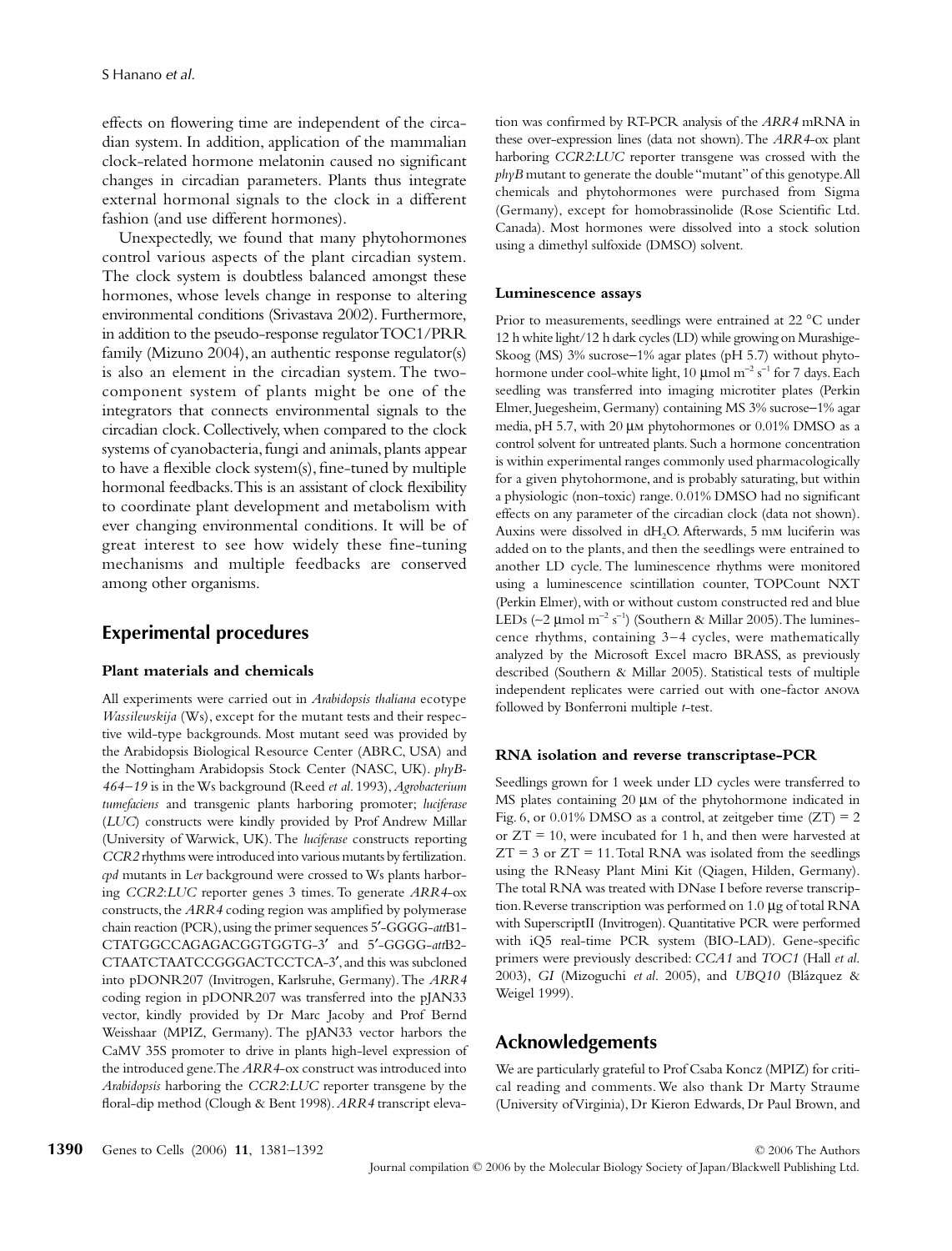## **References**

Project Cooperation (DIP project H 3.1).

- Bishop, G.J. & Koncz, C. (2002) Brassinosteroids and plant steroid hormone signaling. *Plant Cell* **14**, S97–S110.
- Blázquez, M.A. & Weigel, D. (1999) Independent regulation of flowering by phytochrome B and gibberellins in Arabidopsis. *Plant Physiol.* **120**, 1025–1032.
- Blázquez, M.A., Trénor, M. & Weigel, D. (2002) Independent control of gibberellin biosynthesis and flowering time by the circadian clock in Arabidopsis. *Plant Physiol.* **130**, 1770–1775.
- Brenner, W.G., Romanov, G.A., Kollmer, I., Burkle, L. & Schmulling, T. (2005) Immediate-early and delayed cytokinin response genes of Arabidopsis thaliana identified by genome-wide expression profiling reveal novel cytokinin-sensitive processes and suggest cytokinin action through transcriptional cascades. *Plant J.* **44**, 314–333.
- Clough, S.J. & Bent, A.F. (1998) Floral dip: a simplified method for *Agrobacterium*-mediated transformation of *Arabidopsis thaliana*. *Plant J.* **16**, 735–743.
- Doyle, M.R., Davis, S.J., Bastow, R.M., McWatters, H.G., Kozma-Bognar, L., Nagy, F., Millar, A.J. & Amashino, R.M. (2002) The *ELF4* gene controls circadian rhythms and flowering time in *Arabidopsis thaliana*. *Nature* **419**, 74–77.
- Eriksson, M.E. & Millar, A.J. (2003) The circadian clock. A plant's best friend in a spinning word. *Plant Physiol.* **132**, 732– 738.
- Eriksson, M.E., Hanano, S., Southern, M.M., Hall, A. & Millar, A.J. (2003) Response regulator homologues have complementary, light-dependent functions in the Arabidopsis circadian clock. *Planta* **218**, 159–162.
- Fedoroff, N.V. (2002) Cross-talk in abscisic acid signaling. *Sci. STKE* **2002**, RE10.
- Guo, H. & Ecker, J.R. (2004) The ethylene signaling pathway: new insights. *Curr. Opin. Plant Biol.* **7**, 40–49.
- Hall, A., Bastow, R.M., Davis, S.J., Hanano, S., McWatters, H.G., Hibberd, V., Doyle, M.R., Sung, S., Halliday, K.J., Amashino, R.M. & Millar, A.J. (2003) The *TIME FOR COFFEE* gene maintains the amplitude and timing of Arabidopsis circadian clocks. *Plant Cell* **15**, 2719–2729.
- Hass, C., Lohrmann, J., Albrecht, V., Sweere, U., Hummel, F., Yoo, S.D., Hwang, I., Zhu, T., Schafer, E., Kudla, J. & Harter, K. (2004) The response regulator 2 mediates ethylene signaling and hormone signal integration in Arabidopsis. *EMBO J.* **23**, 3290–3302.
- Hayama, R. & Coupland, G. (2004) The molecular basis of diversity in the photoperiodic flowering responses of Arabidopsis and rice. *Plant Physiol.* **135**, 677–684.
- He, Y., Tang, R.-H., Hao, Y., Stevens, R.D., Cook, C.W., Ahn, S.M., Jing, L., Yang, Z., Chen, L., Guo, F., Fiorani, F., Jackson, R.B., Crawford, N.M. & Pei, Z.M. (2004) Nitric oxide represses the Arabidopsis floral transition. *Science* **305**, 1968–1971.
- Jouve, L., Gaspar, T., Kevers, C., Greppin, H. & Agosti, R.D. (1999) Involvement of indole-3-acetic acid in the circadian growth of the first internode of *Arabidopsis*. *Planta* **209**, 136–142.
- Kolár, J. & Machácková, I. (2005) Melatonin in higher plants: occurrence and possible functions. *J. Pineal Res.* **39**, 333–341.
- Kubo, M. & Kakimoto, T. (2000) The Cytokinin-hypersensitive genes of Arabidopsis negatively regulate the cytokinin-signaling pathway for cell division and chloroplast development. *Plant J.* **23**, 385–394.
- Kurup, S., Jones, H.D. & Holdsworth, M.J. (2000) Interactions of the developmental regulator ABI3 with proteins identified from developing Arabidopsis seeds. *Plant J.* **21**, 143–155.
- Locke, J.C.W., Southern, M.M., Kozma-Bognár L., Hibberd, V., Brown, P.E., Turner, M.S. & Millar, A.J. (2005) Extension of a genetic network model by iterative experimentation and mathematical analysis. *Mol. Syst. Biol.* **1**, 2005.0013.
- Martínez, C., Pons, E., Prats, G. & León, J. (2004) Salicylic acid regulates flowering time and links defence responses and reproductive development. *Plant J.* **37**, 209–217.
- McWatters, H.G., Bastow, R.M., Hall, A. & Millar, A.J. (2000) The *ELF3 zeitnehmer* regulates light signalling to the circadian clock. *Nature* **408**, 716–720.
- Millar, A.J., Straume, M., Chory, J., Chua, N.H. & Kay, S.A. (1995) The regulation of circadian period by phototransduction pathways in Arabidopsis. *Science* **267**, 1163–1166.
- Mizoguchi, T., Louisa, W., Fujiwara, S., Cremer, F., Lee, K., Onouchi, H., Mouradov, A., Fowler, S., Kamada, H., Putterill, J. & Coupland, G. (2005) Distinct roles of *GIGANTEA* in promoting flowering and regulating circadian rhythms in Arabidopsis. *Plant Cell* **17**, 2255–2270.
- Mizuno, T. (2004) Plant response regulators implicated in signal transduction and circadian rhythm. *Curr. Opin. Plant Biol.* **7**, 499–505.
- Nováková, M., Motyka, V., Dobrev, P.I., Malbeck, J., Gaudinov·, A. & Vanková, R. (2005) Diurnal variation of cytokinin, auxin and abscisic acid levels in tobacco leaves. *J. Exp. Bot.* **56**, 2877– 2883.
- Reed, J.W., Nagpal, P., Poole, D.S., Furuya, M. & Chory, J. (1993) Mutations in the gene for the red/far-red light receptor phytochrome B alter cell elongation and physiological responses throughout Arabidopsis development. *Plant Cell* **5**, 147–157.
- Reppert, S.M. & Weaver, D.R. (2002) Coordination of circadian timing in mammals. *Nature* **418**, 935–941.
- Salomé, P.A., Michael, T.P., Kearns, E.V., Fett-Neto, A.G., Sharrock, R.A. & McClung, C.R. (2002) The *out of phase 1* mutant defines a role for PHYB in circadian phase control in Arabidopsis. *Plant Physiol.* **129**, 1674–1685.
- Salomé, P.A., To, J.P., Kieber, J.J. & McClung, C.R. (2006) Arabidopsis response regulators ARR3 and ARR4 play cytokininindependent roles in the control of circadian period. *Plant Cell* **18**, 55–69.

Journal compilation © 2006 by the Molecular Biology Society of Japan/Blackwell Publishing Ltd.